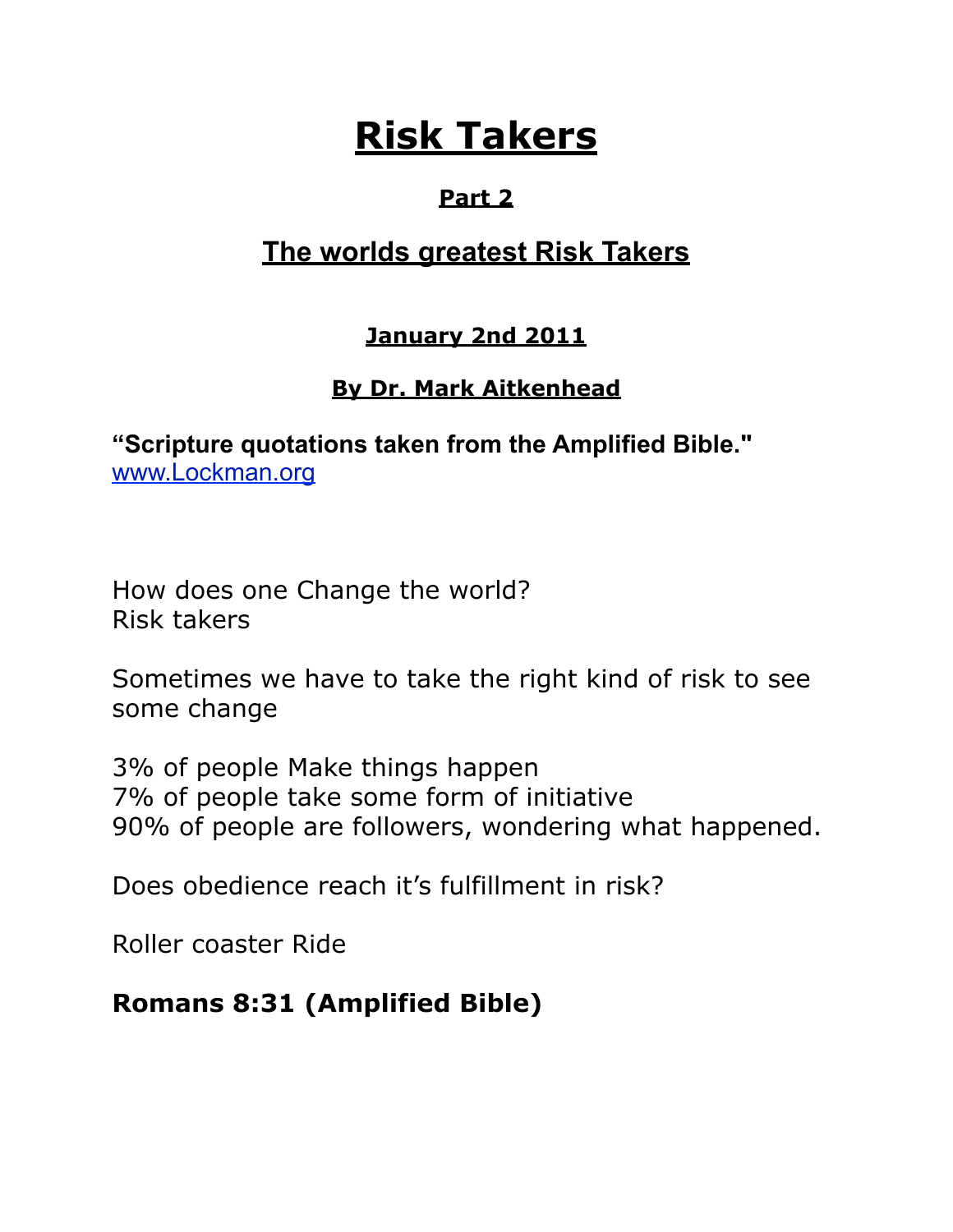**31**What then shall we say to [all] this? If God is for us, who [can be] against us? [Who can be our foe, if God is on our side?]

We have a fear mentality

Most people don't like to take risks. Understandably. Reason?

Comfort zones.

Too much at stake.

Too many things could go wrong.

I may look silly

I may be judged, laughed at,

FEAR stops progress

## **2 Kings 7**

**1** Elisha replied, "Hear the word of the LORD. This is what the LORD says: About this time tomorrow, a seah of the finest flour will sell for a shekel and two seahs of barley for a shekel at the gate of Samaria."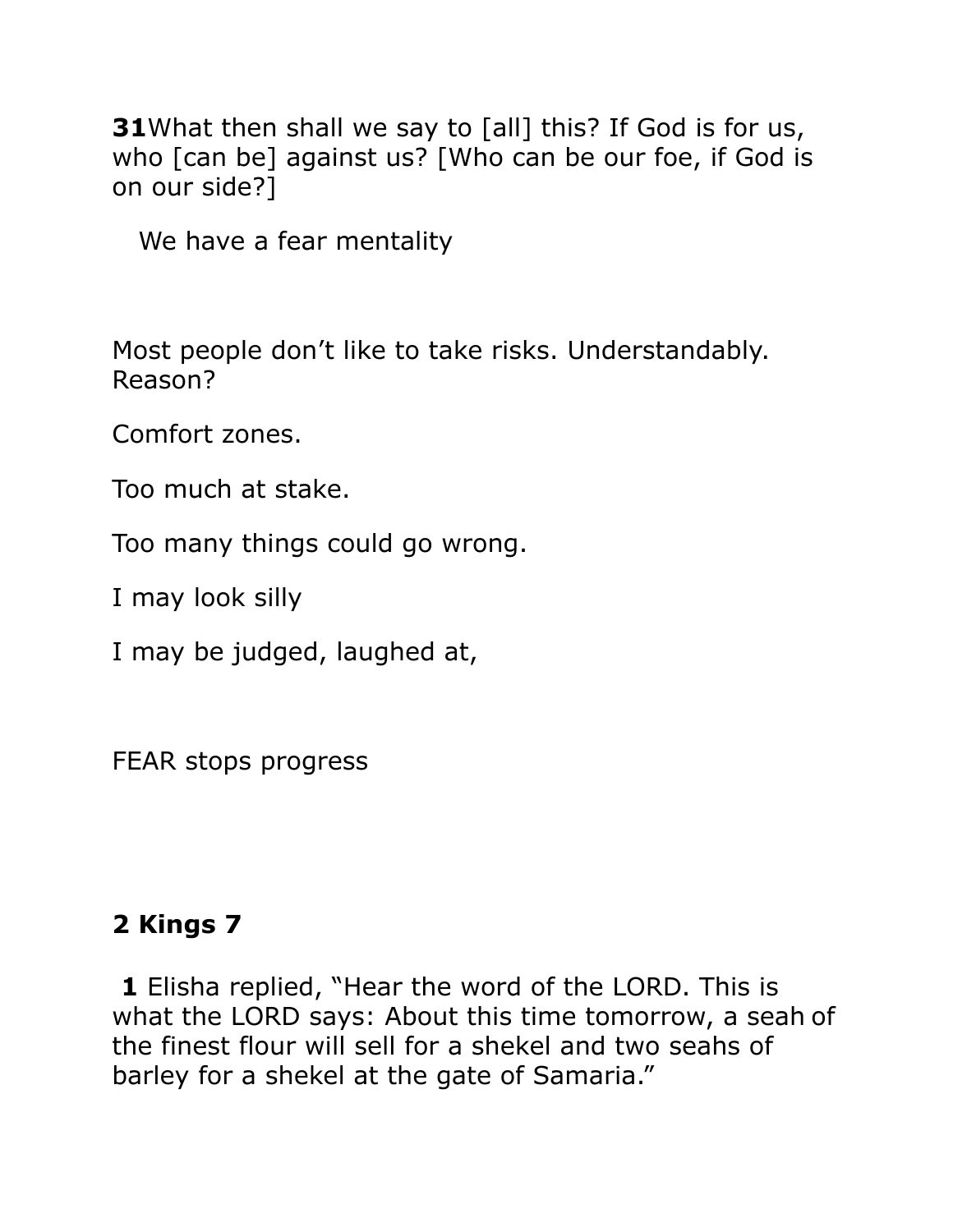**2** The officer on whose arm the king was leaning said to the man of God, "Look, even if the LORD should open the floodgates of the heavens, could this happen?"

 "You will see it with your own eyes," answered Elisha, "but you will not eat any of it!"

## **The Siege Lifted**

**3** Now there were four men with leprosy at the entrance of the city gate. They said to each other, "Why stay here until we die? **4** If we say, 'We'll go into the city'—the famine is there, and we will die. And if we stay here, we will die. So let's go over to the camp of the Arameans and surrender. If they spare us, we live; if they kill us, then we die."

**5** At dusk they got up and went to the camp of the Arameans. When they reached the edge of the camp, no one was there, **6** for the Lord had caused the Arameans to hear the sound of chariots and horses and a great army, so that they said to one another, "Look, the king of Israel has hired the Hittite and Egyptian kings to attack us!" **7** So they got up and fled in the dusk and abandoned their tents and their horses and donkeys. They left the camp as it was and ran for their lives.

**8** The men who had leprosy reached the edge of the camp, entered one of the tents and ate and drank. Then they took silver, gold and clothes, and went off and hid them. They returned and entered another tent and took some things from it and hid them also.

**9** Then they said to each other, "What we're doing is not right. This is a day of good news and we are keeping it to ourselves. If we wait until daylight, punishment will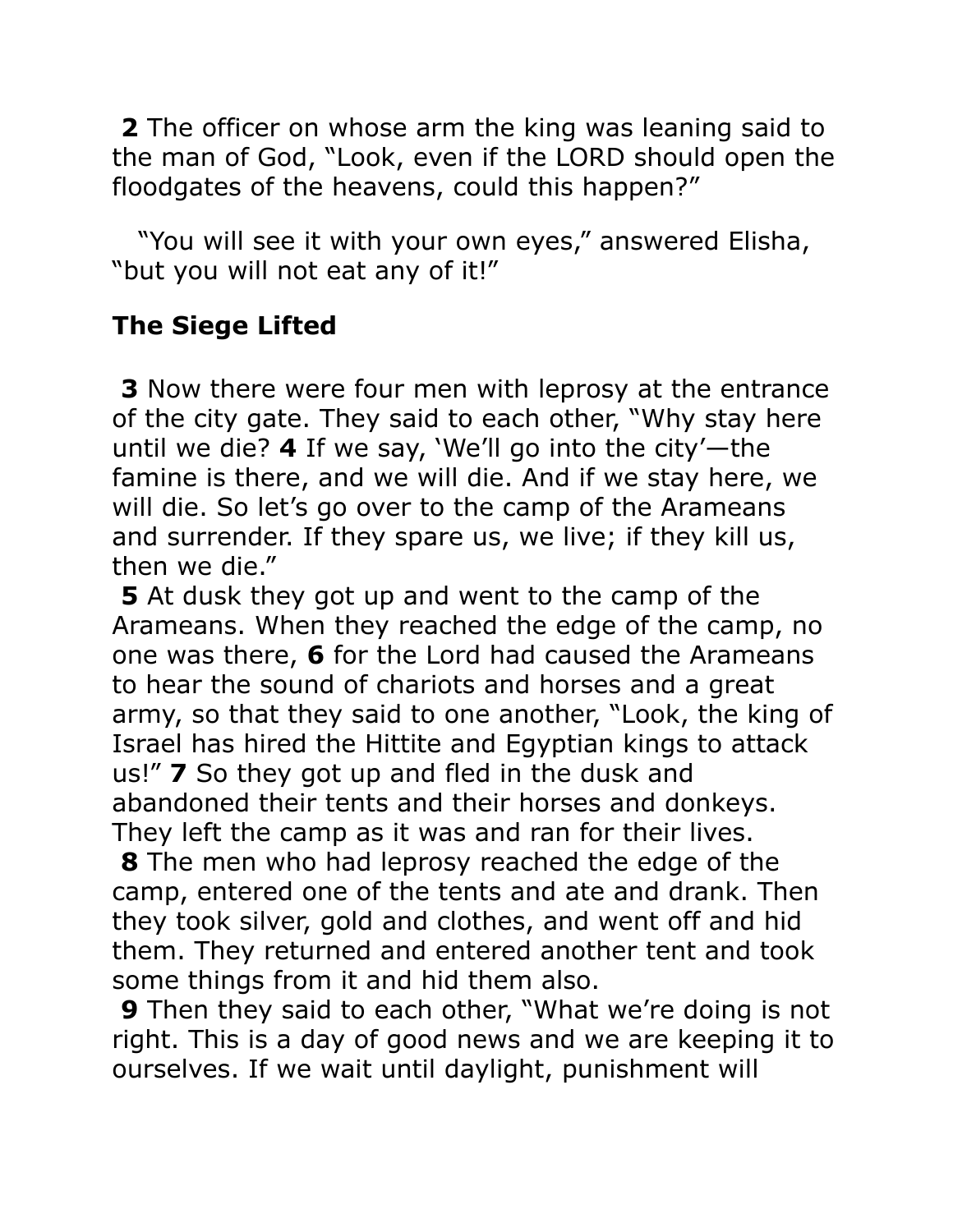overtake us. Let's go at once and report this to the royal palace."

**10** So they went and called out to the city gatekeepers and told them, "We went into the Aramean camp and no one was there—not a sound of anyone—only tethered horses and donkeys, and the tents left just as they were." **11** The gatekeepers shouted the news, and it was reported within the palace.

**12** The king got up in the night and said to his officers, "I will tell you what the Arameans have done to us. They know we are starving; so they have left the camp to hide in the countryside, thinking, 'They will surely come out, and then we will take them alive and get into the city.'" **13** One of his officers answered, "Have some men take five of the horses that are left in the city. Their plight will be like that of all the Israelites left here—yes, they will only be like all these Israelites who are doomed. So let us send them to find out what happened."

**14** So they selected two chariots with their horses, and the king sent them after the Aramean army. He commanded the drivers, "Go and find out what has happened." **15** They followed them as far as the Jordan, and they found the whole road strewn with the clothing and equipment the Arameans had thrown away in their headlong flight. So the messengers returned and reported to the king. **16** Then the people went out and plundered the camp of the Arameans. So a seah of the finest flour sold for a shekel, and two seahs of barley sold for a shekel, as the LORD had said.

**17** Now the king had put the officer on whose arm he leaned in charge of the gate, and the people trampled him in the gateway, and he died, just as the man of God had foretold when the king came down to his house. **18** It happened as the man of God had said to the king: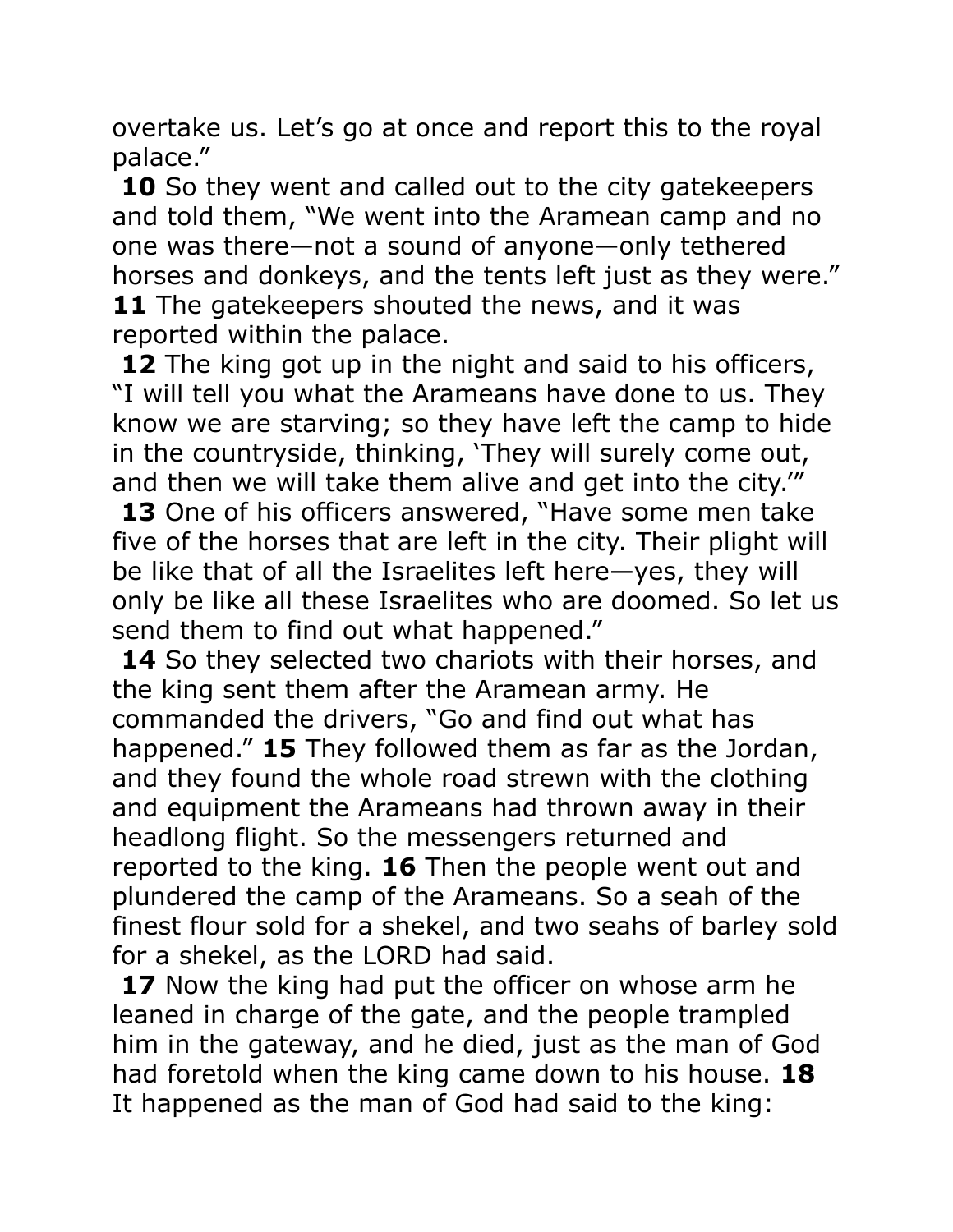"About this time tomorrow, a seah of the finest flour will sell for a shekel and two seahs of barley for a shekel at the gate of Samaria."

**19** The officer had said to the man of God, "Look, even if the LORD should open the floodgates of the heavens, could this happen?" The man of God had replied, "You will see it with your own eyes, but you will not eat any of it!" **20** And that is exactly what happened to him, for the people trampled him in the gateway, and he died.

Temptation to play it safe becomes bigger and bigger. The choice to settle for mediocrity becomes stronger.

Start small and simple. Get out of your comfort zone. Ask God, What can I do for you today.

Key!!!! Expect Him to answer.

New Years resolutions are just that a resolution to change.

Change cannot happen unless our character changes first.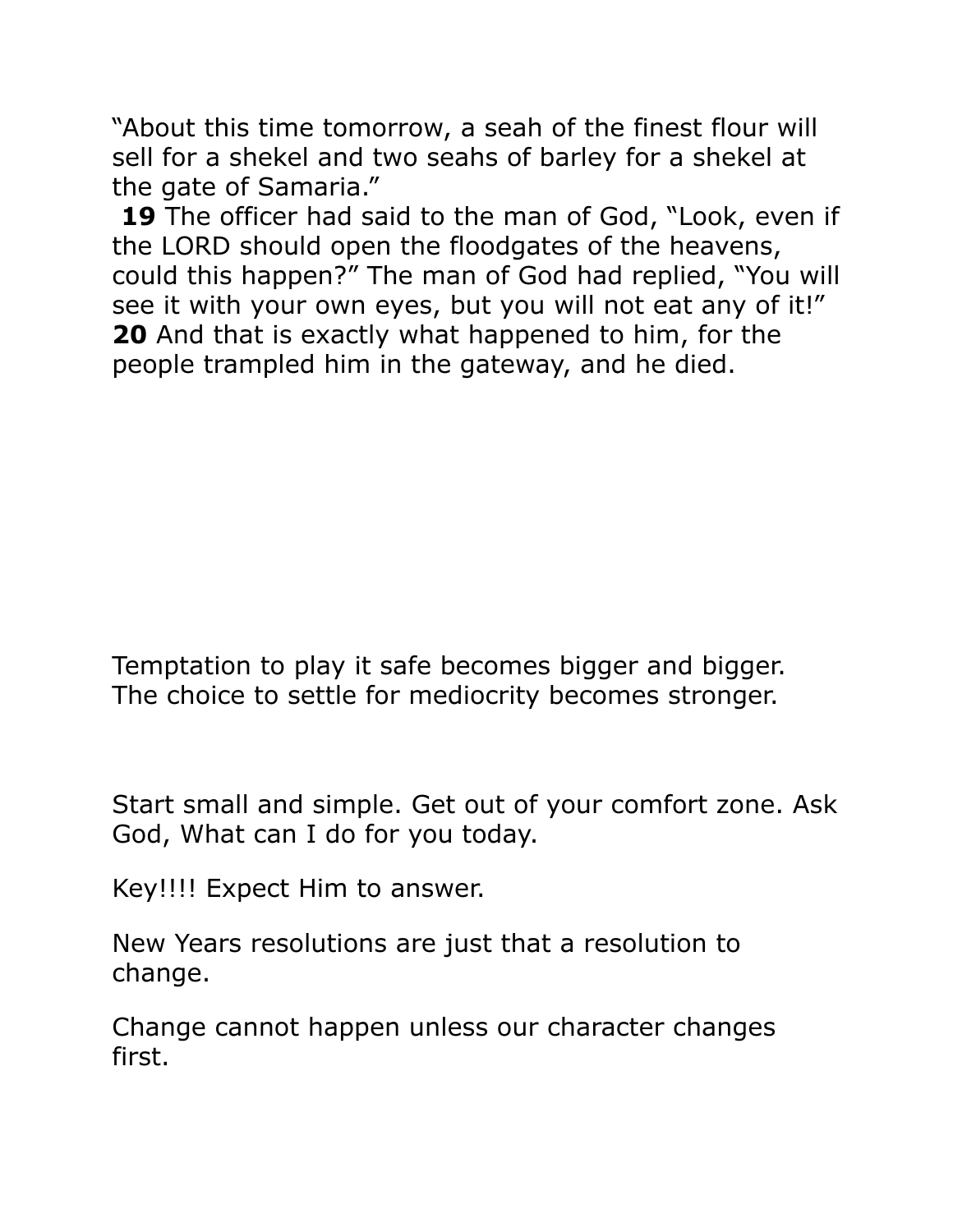Playing it safe is never going to win our world to Jesus.

Enabled, Empowered, Equipped.

## **Ruth 1**

**1**IN THE days when the judges ruled, there was a famine in the land. And a certain man of Bethlehem of Judah went to sojourn in the country of Moab, he, his wife, and his two sons.

 **2**The man's name was Elimelech and his wife's name was Naomi and his two sons were named Mahlon [invalid] and Chilion [pining]

#### Stop

they were Ephrathites from Bethlehem of Judah. They went to the country of Moab and continued there.

 **3**But Elimelech, who Naomi's husband, died, and she was left with her two sons.

 **4**And they took wives of the women of Moab; the name of the one was Orpah and the name of the other Ruth. They dwelt there about ten years;

 **5**And Mahlon and Chilion died also, both of them, so the woman was bereft of her two sons and her husband.

 **6**Then she arose with her daughters-in-law to return from the country of Moab, for she had heard in Moab how the Lord had visited His people in giving them food.

 **7**So she left the place where she was, her two daughters-in-law with her, and they started on the way back to Judah.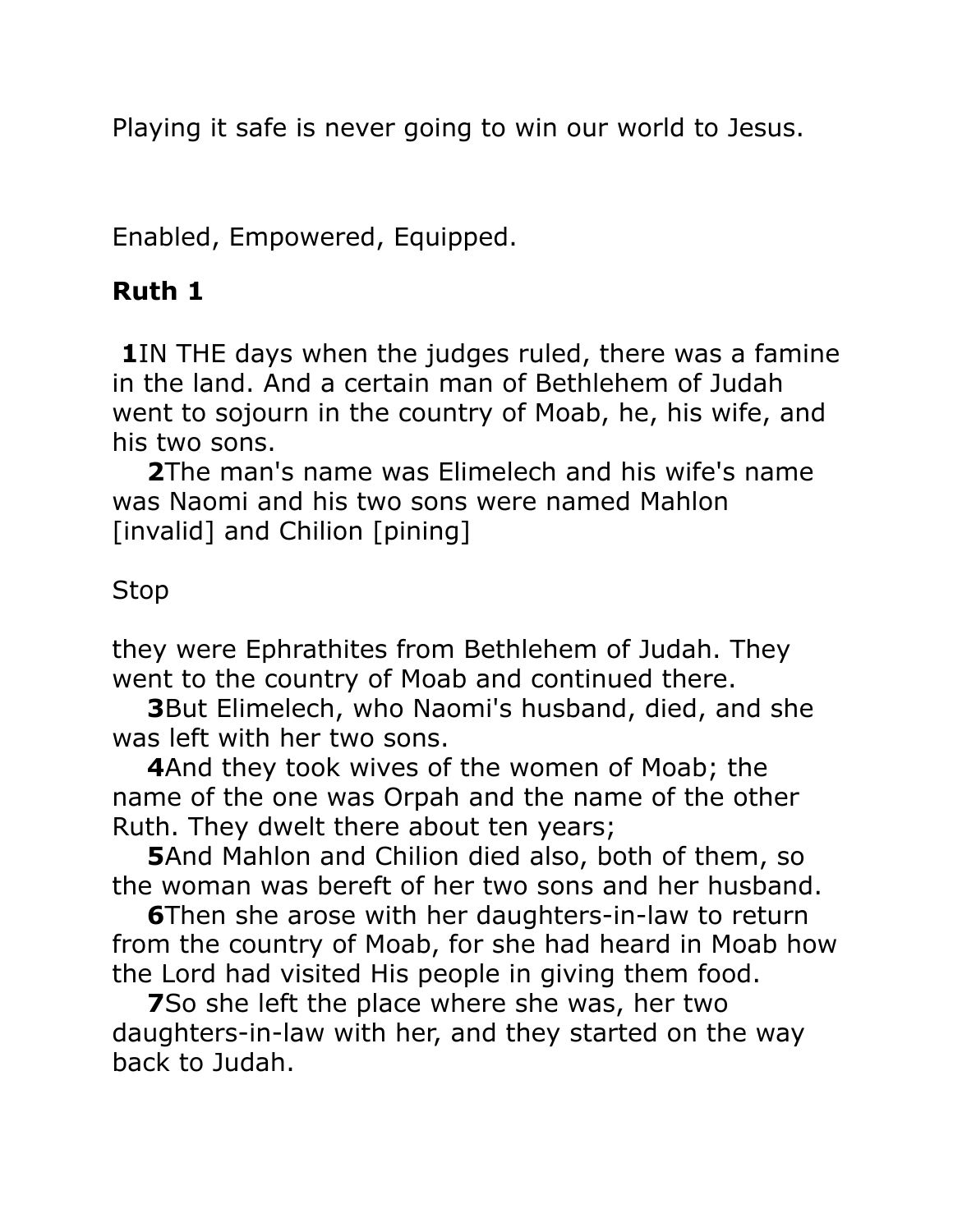Stop

 **8**But Naomi said to her two daughters-in-law, Go, return each of you to her mother's house. May the Lord deal kindly with you, as you have dealt with the dead and with me.

**9**The Lord grant that you may find a home and rest, each in the house of her husband! Then she kissed them and they wept aloud.

 **10**And they said to her, No, we will return with you to your people.

 **11**But Naomi said, Turn back, my daughters, why will you go with me? Have I yet sons in my womb that may become your husbands?

 **12**Turn back, my daughters, go; for I am too old to have a husband. If I should say I have hope, even if I should have a husband tonight and should bear sons,

 **13**Would you therefore wait till they were grown? Would you therefore refrain from marrying? No, my daughters; it is far more bitter for me than for you that the hand of the Lord is gone out against me.

**14**Then they wept aloud again; and Orpah <sup>[</sup>[a\]](http://www.biblegateway.com/passage/?search=Ruth&version=AMP#fen-AMP-7142a)kissed her mother-in-law [good-bye], but Ruth clung to her.

 **15**And Naomi said, See, your sister-in-law has gone back to her people and to her gods; return after your sister-in-law.

16And Ruth said, Urge me not to leave you or to turn back from following you; for where you go I will go, and where you lodge I will lodge. <sup>[</sup>[b\]](http://www.biblegateway.com/passage/?search=Ruth&version=AMP#fen-AMP-7144b)Your people shall be my people and your God my God.

Stop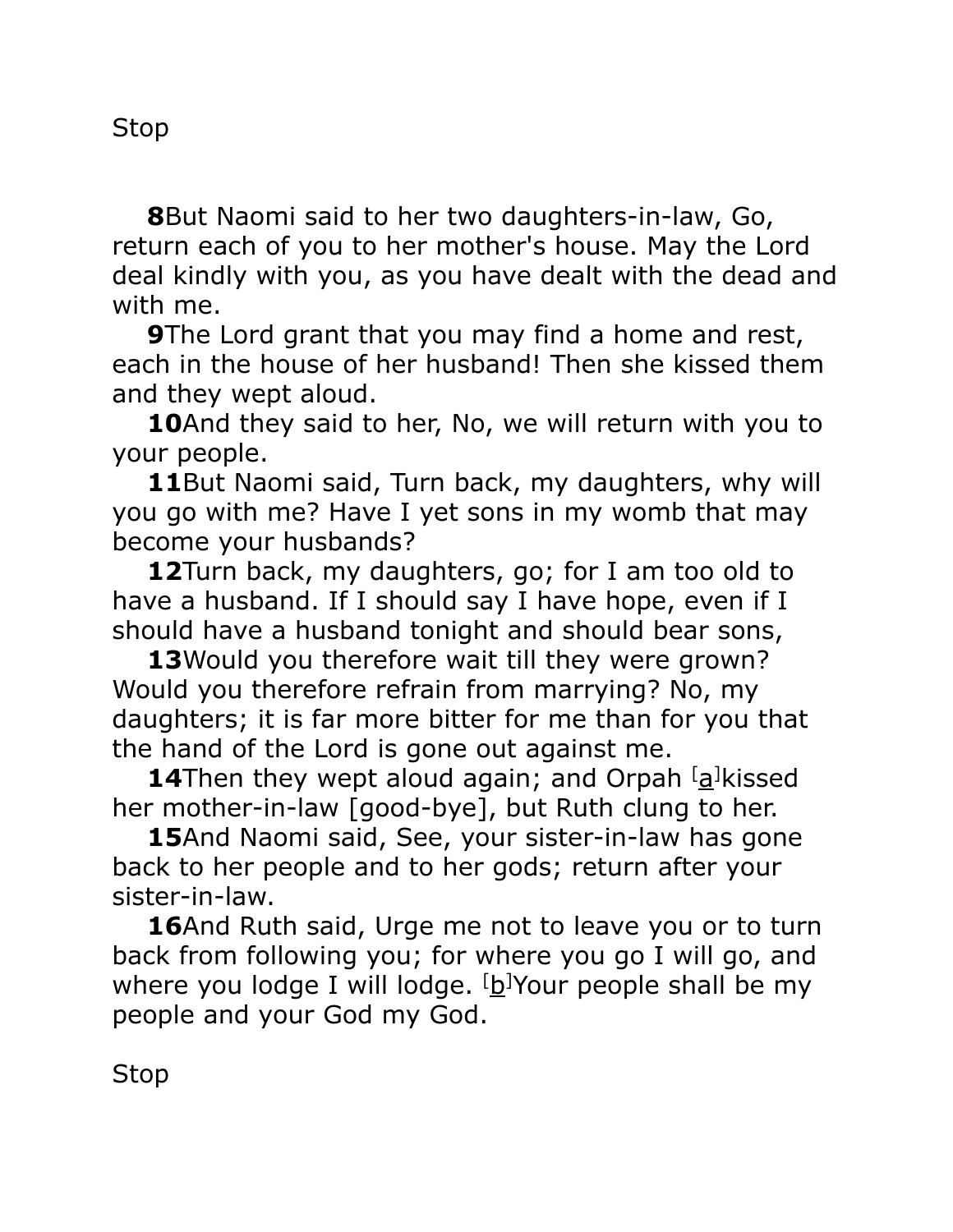## **Ruth 2**

**1**NOW NAOMI had a kinsman of her husband's, a man of wealth, of the family of Elimelech, whose name was Boaz.

 **2**And Ruth the Moabitess said to Naomi, Let me go to the field and glean among the ears of grain after him in whose sight I shall find favor. Naomi said to her, Go, my daughter.

#### Stop

 **10**Then she fell on her face, bowing to the ground, and said to him, Why have I found favor in your eyes that you should notice me, when I am a foreigner?

 **11**And Boaz said to her, I have been made fully aware of all you have done for your mother-in-law since the death of your husband, and how you have left your father and mother and the land of your birth and have come to a people unknown to you before.

**12**The Lord recompense you for what you have done, and a full reward be given you by the Lord, the God of Israel, under Whose wings you have come to take refuge!

 **13**Then she said, Let me find favor in your sight, my lord. For you have comforted me and have spoken to the heart of your maidservant, though I am not as one of your maidservants.

#### Stop

 **3**Wash and anoint yourself therefore, and put on your best clothes and go down to the threshing floor, but do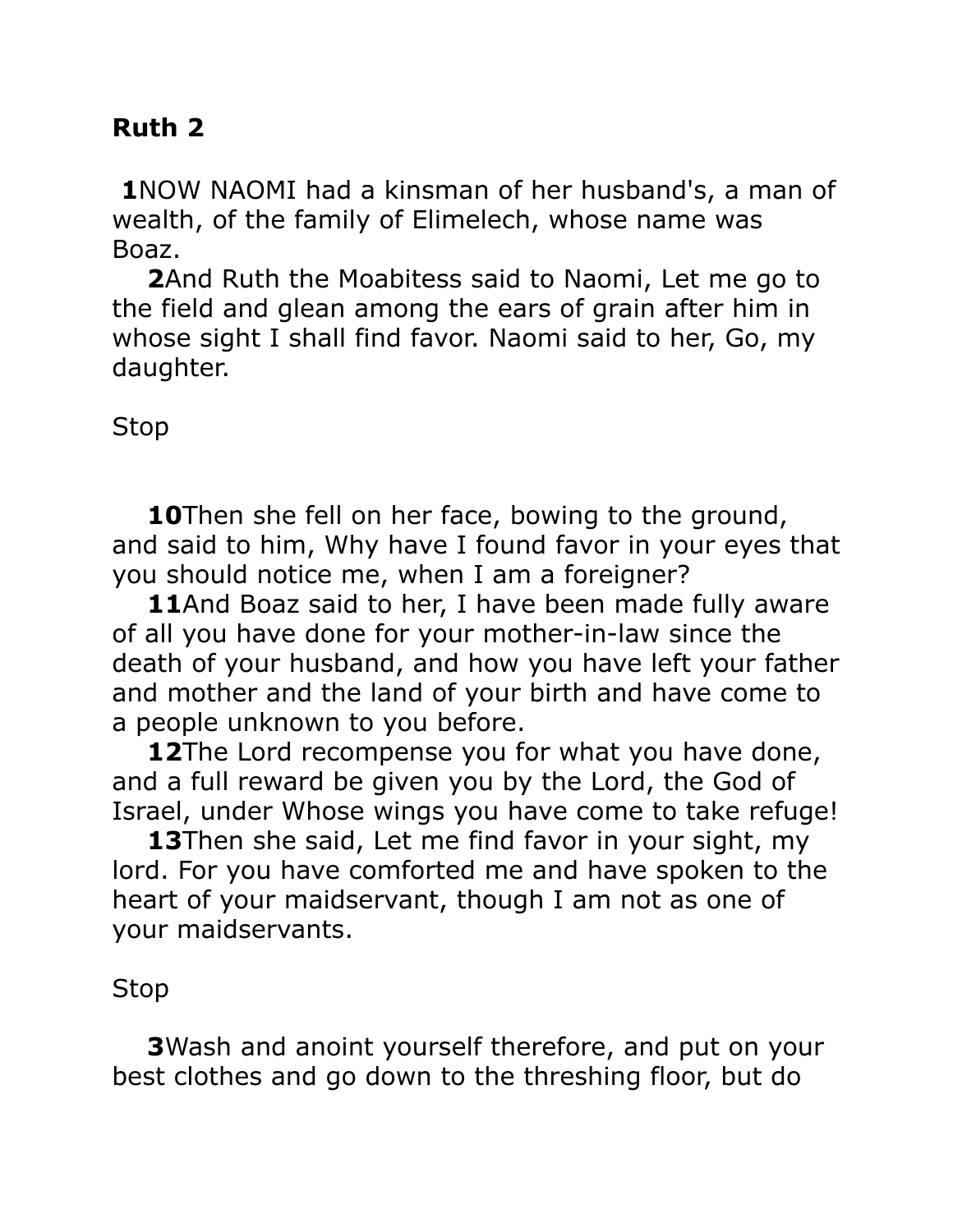not make yourself known to the man until he has finished eating and drinking.

 **4**But when he lies down, notice the place where he lies; then go and uncover his feet and lie down. And he will tell you what to do.

**5**And Ruth said to her, All that you say to me I will do.

**6**So she went down to the threshing floor and did just as her mother-in-law had told her.

 **7**And when Boaz had eaten and drunk and his heart was merry, he went to lie down at the end of the heap of grain. Then [Ruth] came softly and uncovered his feet and lay down.

 **8**At midnight the man was startled, and he turned over, and behold, a woman lay at his feet!

 **9**And he said, Who are you? And she answered, I am Ruth your maidservant. Spread your wing [of protection] over your maidservant, for you are a next of kin.

 **10**And he said, Blessed be you of the Lord, my daughter. For you have made this last loving-kindness greater than the former, for you have not gone after young men, whether poor or rich.

 **11**And now, my daughter, fear not. I will do for you all you require, for all my people in the city know that you are a woman of strength (worth, bravery, capability).

## Stop

 **10**Also Ruth the Moabitess, the widow of Mahlon, I have bought to be my wife to restore the name of the dead to his inheritance, that the name of the dead may not be cut off from among his brethren and from the gate of his birthplace. You are witnesses this day.

 **11**And all the people at the gate and the elders said, We are witnesses. May the Lord make the woman who is